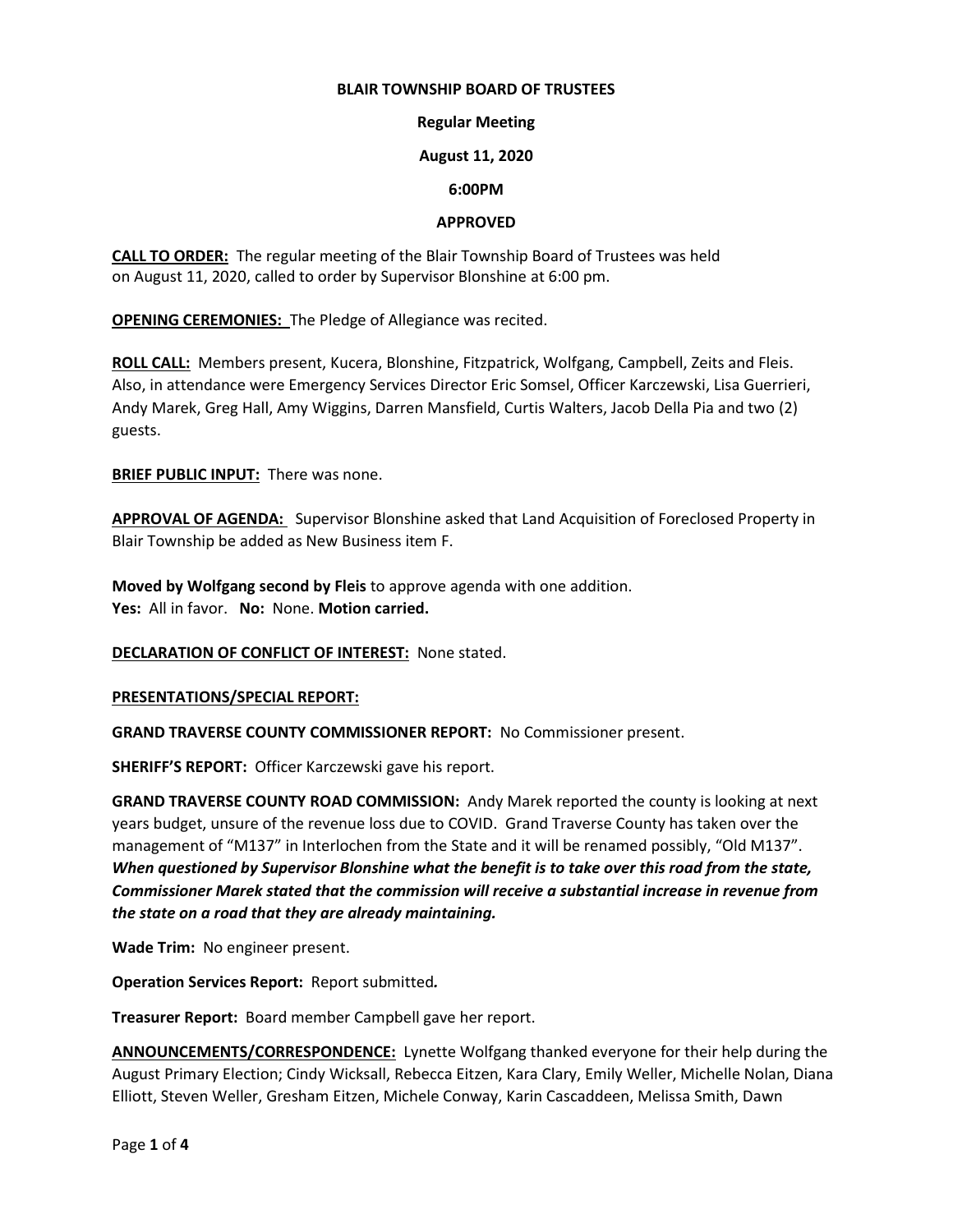Conway, Renee Stevens, Brian Stevens, JoAnne Tuck, Rosie Yetter, Steve Guidebeck, Deb Christensen, Tammy Rickerd, Dana Cowell, Lynn Ebinger, Danielle Bieganowski, Alexa Patton, Theresa Voice, Theresa Kulanda, Diane Stockfisch, Elaine Flees, Sally Gore, Linda Maginity, Aaron Plowman, John Stockfisch, John Hamstra, Jake Campbell, Matt Tallman, Dan Kreft, Amy Wiggins and Mike Luther. She also thanked Nicole Blonshine and Tracie Campbell for the great job working in the kitchen.

Supervisor Blonshine reports that she has submitted invoices to EGLE for \$42,600.00 for six (6) residences that have been hooked up to municipal water and their private wells plugged. The Supervisor also reports they are waiting to hear on the grant application for Hazard Pay for first responders during COVID.

| <b>FUND</b>         | <b>CHECK NUMBERS</b> | <b>TOTALS</b> | <b>REPORTS</b>                   |
|---------------------|----------------------|---------------|----------------------------------|
| Pooled Operating    | #4083-4170           | \$97,721.12   | <b>Emergency Services Report</b> |
| Trust & Agency Fund | none                 | 0.00          | Water Dept. Report               |
| Tax Account         | #6573-6585           | \$656,234.02  | Supervisor/Zoning Report         |
| Payroll Check       | #1522-1574           | \$30,566.21   | <b>Minutes Regular Meeting</b>   |
| Direct Deposits/EFT |                      | \$74,298.42   | July 14, 2020                    |

**CONSENT CALENDAR:** With corrections to July 15, 2020 Minutes Regular Meeting.

**Moved by Fitzpatrick second by Kucera** to approve the consent calendar with corrections to July 14, 2020 Minutes. **Yes:** Zeits, Kucera, Fleis, Fitzpatrick, Wolfgang, Campbell and Blonshine. **No:** None. **Motion carried.**

**UNFINISHED BUSINESS:** Supervisor Blonshine requested input from Board Members regarding moving forward with Blair Township Fall Clean Up Day which is scheduled for Sept 19, 2020. Board member Fitzpatrick stated that most residents stay in their vehicle, while the volunteers unload items into the garbage trucks, social distancing should not be a problem. This is important to keep up with the progress we have made and reduce any dumping into Hoosier Valley. With COVID restrictions in place we will need more volunteers to assist.

## **NEW BUSINESS:**

# **A. Public Hearing SU/SPR#20-07-01 Edward Rose & Sons**

Supervisor Blonshine opened the public hearing at 6:26 pm.

Kristen Rimes representing Edward Rose & Sons presented the request.

There was no public comment.

Supervisor Blonshine closed the public hearing at 6:35 pm.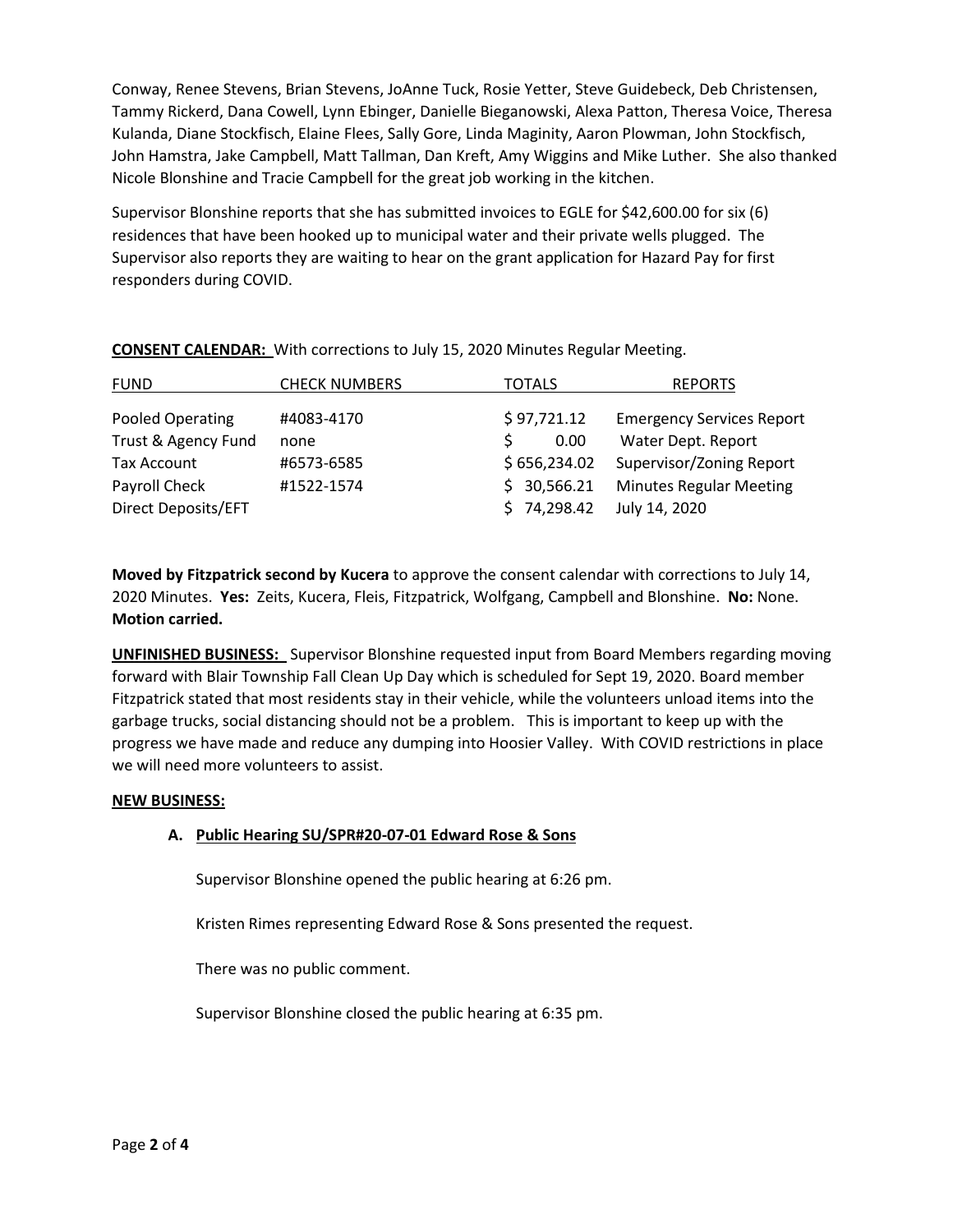**Moved by Fitzpatrick second by Zeits** to grant the Special Use Permit to Edward Rose & Sons because it meets the standards for approval in Section 22.04 of the Blair Township Zoning Ordinance and it was recommended for approval by the Blair Township Planning Commission. **Yes:** Fleis, Kucera, Wolfgang, Blonshine, Campbell, Zeits and Fitzpatrick. **No:** None. **Motion carried.**

## **B. Authorized Credit Card Users**

Board member, Wolfgang would like to add Deputy Clerk, Cindy Wicksall to the Township credit card as an authorized user and to remove former employee Eric Darling as an authorized user.

**Moved by Wolfgang second by Fleis** to add Cindy Wicksall and remove Eric Darling as authorized users on the Township credit card account. **Yes:** Zeits, Wolfgang, Kucera, Fleis, Fitzpatrick, Campbell and Blonshine. **No:** None. **Motion carried.**

**Wolfgang excused from meeting at 06:39PM.**

**C. Hire Full Time Paramedic/Firefighter Jacob Della Pia**, start date August 12, 2020

**Moved by Blonshine second by Fitzpatrick** to hire Jacob Della Pia as a Full time Paramedic/Firefighter starting August 12, 2020. **Yes:** Blonshine, Campbell, Zeits, Fitzpatrick, Fleis and Kucera. **No:** None. **Motion carried.** 

# **D. Hire Part Time Paramedic/Firefighter Erika Alworden**, start date August 12, 2020.

**Moved by Fitzpatrick second by Blonshine** to hire Part time Paramedic/Firefighter Erika Alworden starting August 12, 2020. **Yes:** Fleis, Fitzpatrick, Kucera, Zeits, Campbell, Blonshine. **No:** None. **Motion Carried.** 

## **E. Declare Suction Unit Tag # 1369 for Parts Machine/Surplus**

**Moved by Blonshine second by Kucera** to declare suction unit tag # 1369 as parts/ surplus. **Yes:** Blonshine, Campbell, Fitzpatrick, Fleis, Kucera and Zeits. **No:** None. **Motion carried.** 

**Wolfgang returned to meeting at 06:45PM.**